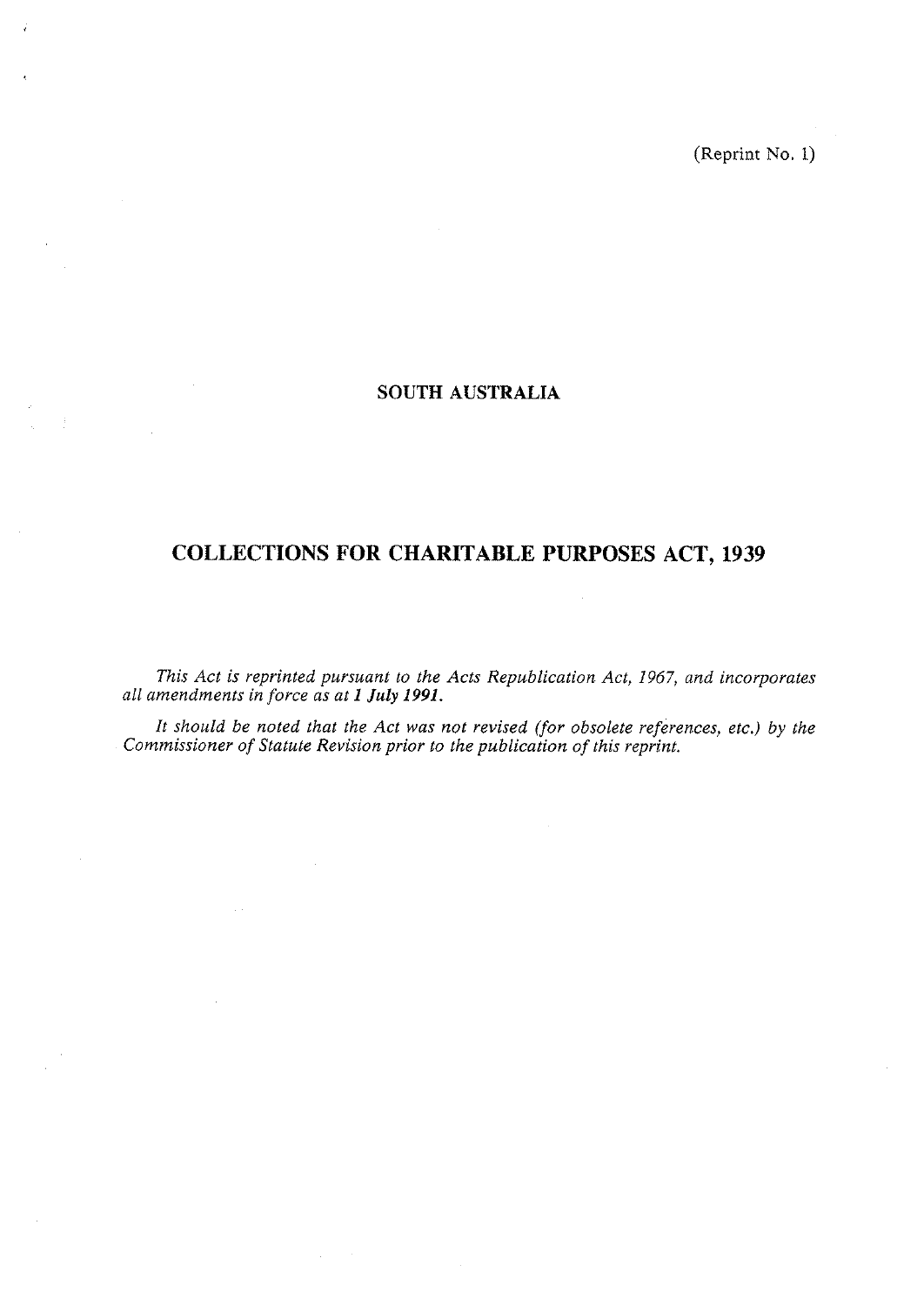# **SUMMARY OF PROVISIONS <sup>1</sup>**

#### Section

- 1. *2.*  3. Short title Commencement Repeal
- 
- 
- Inlerpretation Application of Act Restriction on certain collections
- **4. 5.**  6. **7.**
- Restriction on holding certain entertainments Grant of authority by-licensee Revocation of authority by society, etc.
- 
- 
- Application for licence Conditions of licence. etc. Licences to be issued *kratis*
- 
- 
- 
- 
- Summary disposal of proceedings<br>Proceedings for offences<br>Regulations
- 
- Saving provision

ii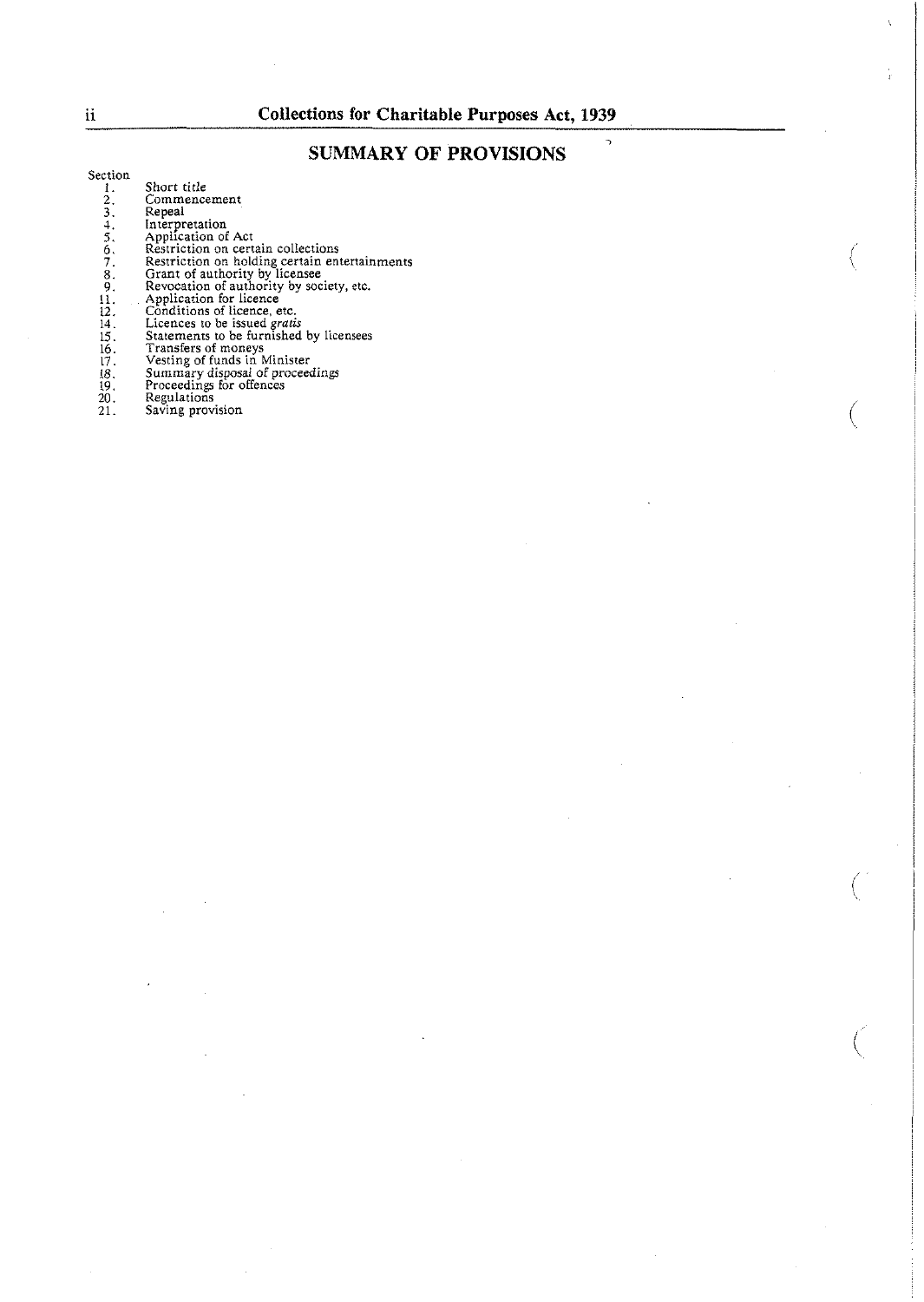## **COLLECTIONS FOR CHARITABLE PURPOSES ACT, 1939**

being

Collections for Charitable Purposes Act, 1939, No. 16 of 1939 [Assented to 22 November 19391'

as amended by

Collections for Charitable Purposes Act Amendment Act. 1947. No. 18 of 1947 [Assented to *6* November 19471 Collections for Charitable Purposes Act Amendment Act, 1982, No. 21 of 1982 [Assented to 18 March 1982] $^2$ 

Note: Asterisks indicate repeal or deletion of text. For further explanation see Appendix.

#### **An Act to provide for the control of persons soliciting money or goods for certain charitable purposes, and to repeal the Collections for Unemployment Act, 1930.**

BE IT ENACTED by the Governor of the State of South Australia, with the advice and consent of the Parliament thereof, as follows:

#### **Short title**

1. This Act may be cited as the *Collections for Charitable Purposes Act, 1939.* 

#### **Commencement**

**2.** This Act shall come into operation upon a day to be fixed by proclamation.

#### **Repeal**

**3.** The *Collections for Unemployment Act, 1930,* is repealed.

#### **Interpretation**

4. In this Act-

"charitable purpose" means-

- *(a)* the affording of relief to diseased, sick, infirm, incurable, poor, destitute, helpless, or unemployed persons, or to the dependents of any such persons:
- (b) the relief of distress occasioned by war, whether occasioned in South Australia or elsewhere:
- *(c)* the supply of equipment to any of His Majesty's naval, military, or air forces, including the supply of ambulances, hospitals and hospital ships:
- $(d)$  the supply of comforts or conveniences to members of the said forces:

<sup>&#</sup>x27;Came into operation I February 1940: **Gaz. 23** November 1939, p. 1379.

<sup>&#</sup>x27;Came into operation I April 1982: **Gaz.** I April 1982, p. 949.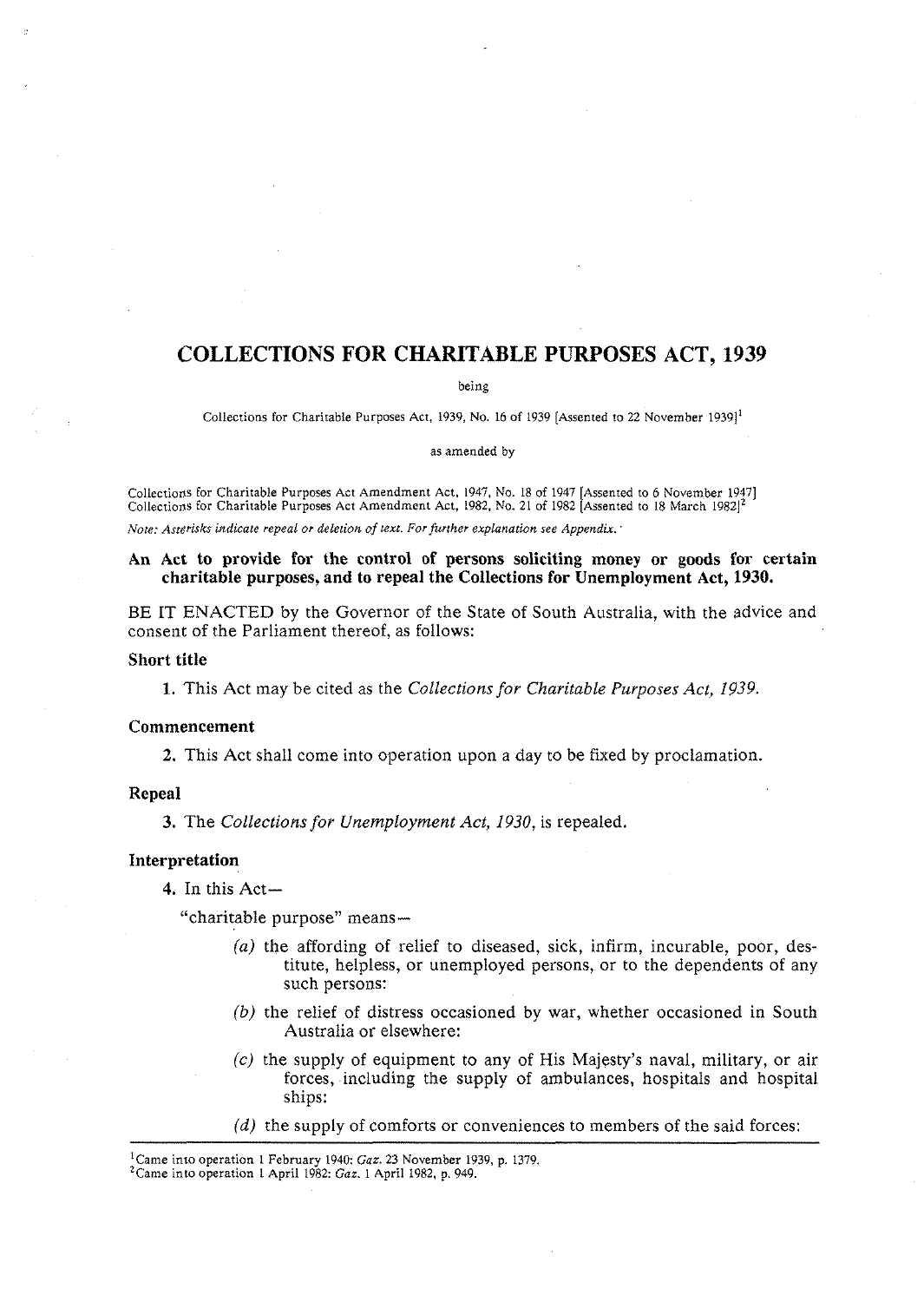## 2 Collections for Charitable Purposes Act, **1939**

*(e)* the affording of relief, assistance, or support to persons who are or have been members of the said forces or to the dependents of any such persons:

i

(

"Minister" means the Minister of the Crown to whom for the time being the administration of this Act is committed by the Governor.

#### Application of Act

5. (1) This Act shall apply only to those parts of the State which are proclaimed by the Governor.

(2) The Governor may by proclamation declare the parts of the State to which this Act shall apply and may from time to time by proclamation declare additional areas to which this Act shall apply or declare that this Act shall cease to apply to any area to which it formerly applied.

#### Restriction on certain collections

*6.* (1) No person shall-

- (a) collect or attempt to collect any money or goods; or
- (b) obtain or attempt to obtain money by the sale of any disc, badge, token, flower, or other device,

for any charitable purpose unless he is—

- (i) the holder of a licence under this Act; or
- (ii) a member of the committee or other governing body of a society, body, or association which is the holder of a licence under this Act and who is authorized by such licensee; or
- (iii) authorized to do so by a person, society, body, or association which holds a licence under this Act,

and except in accordance with such licence and authority.

(2) Any person who commits any contravention of this section shall be guilty of an offence and liable to a penalty not exceeding one hundred dollars: Provided that it shall not be an offence for any person to collect or attempt to collect any goods for the purpose of affording any relief to any particular person or the dependents of any particular person, if the whole of the goods so collected is applied for that purpose.

**(3)** In any proceedings for an offence against this section the prosecution need not negative any of the matters specified in paragraphs (i), (ii), or (iii) of subsection (1) or in subsection **(2)** of this section, but it shall lie on the defendant to prove any of those matters on which he relies.

(4) This section shall apply whether the money or goods are collected or attempted to be collected solely for any charitable purpose or partly for any charitable purpose and partly for any other purpose.

#### Restriction on holding certain entertainments

**7.** (1) No person shall conduct any entertainment to which any charge for admission is made in any case where it is held out that any part of the proceeds of the entertainment are to be devoted (either wholly or partly) for any charitable purpose unless he is—

(a) the holder of a licence under this Act; or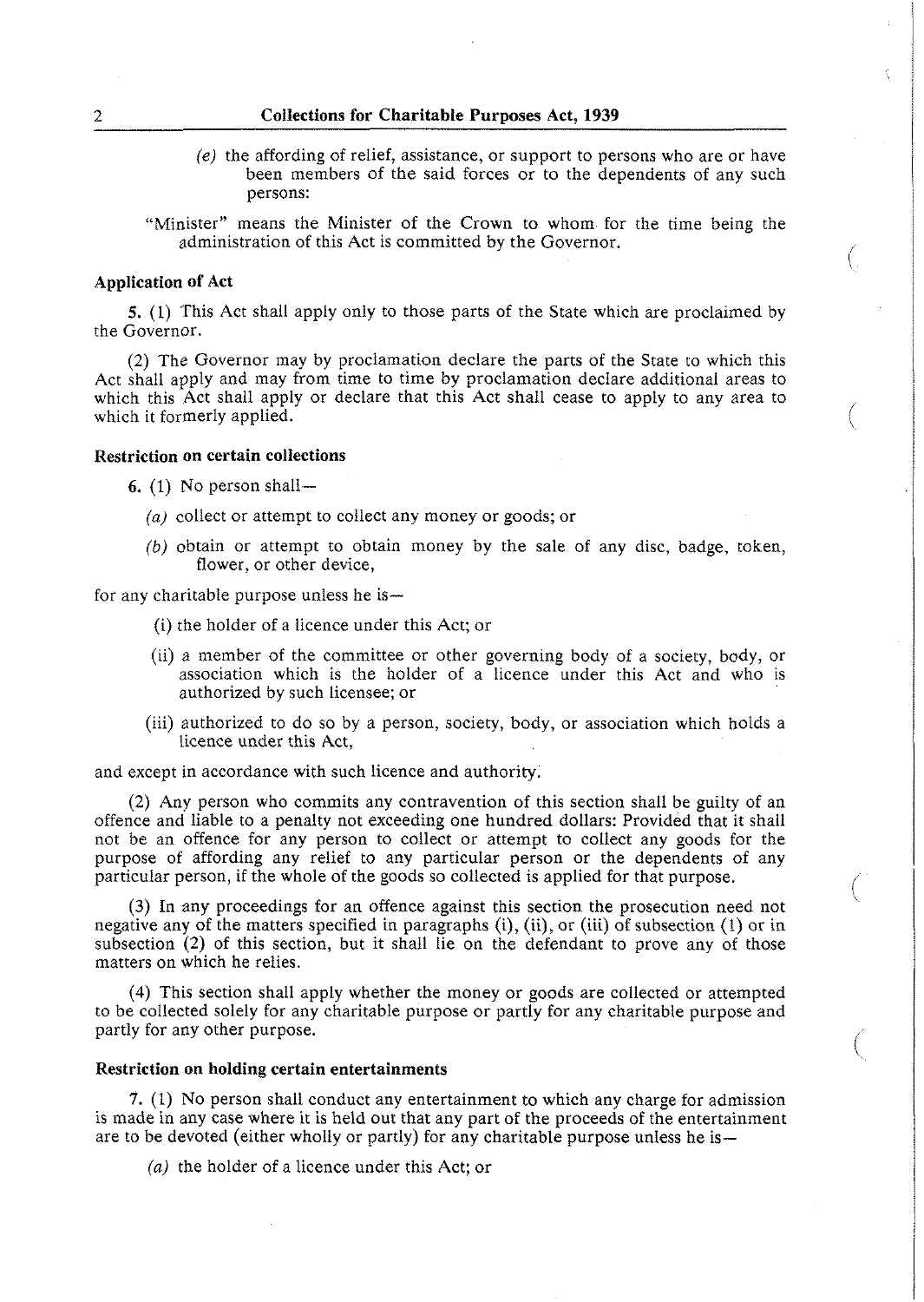- (b) a member of the committee or other governing body of a society, body, or association which is the holder of a licence under this Act and who is authorized by such licensee; or
- (c) authorized so to do by a person, society, body, or association which holds a licence under this Act,

and except in accordance with such licence and authority.

(2) No person shall sell or attempt to sell any ticket for admission to any entertainment in any case where it is held out that any part of the proceeds of the entertainment are to be devoted (either wholly or partly) to any charitable purpose unless he  $is-$ 

- (a) the holder of a licence under this Act; or
- (b) a member of the committee or other governing body of a society, body, or association which is the holder of a licence under this Act and who is authorized by such licensee; or
- (c) authorized so to do by a person, society, body, or association which holds a licence under this Act,

and except in accordance with such licence and authority.

(3) Any person who commits any contravention of this section shall be guilty of an offence and liable to a penalty not exceeding one hundred dollars.

(4) In any proceedings for an offence against this section the prosecution need not negative any of the matters specified in paragraph  $(a)$ ,  $(b)$ , or  $(c)$  of subsection  $(1)$  or  $(2)$ of this section, but it shall lie on the defendant to prove any of those matters on which he relies.

#### **Grant of authority by licensee**

**8.** (1) Any person, society, body, or association being the holder of a licence under this Act may give any authority referred to in either of the last two preceding sections by any means approved by the Minister either generally or in any particular case. Any such approval may be revoked by the Minister.

(2) The Minister may upon the application of any person, society, body, or association being the holder of a licence, by notice in writing given to the licensee, approve of money or goods being collected or entertainments being held for the purposes of the licensee, although any person collecting or attempting to collect the money or goods or conducting any entertainment or selling or attempting to sell tickets for any entertainment is not authorized so to do by the licensee, and in any proceedings against any such person for any contravention of either of the last two preceding sections, it shall be a defence to show that the person charged acted in accordance with the notice given by the Minister. Any such notice may be revoked by the Minister.

#### **Revocation of authority by society, etc.**

9. (1) Any person, society, body, or association being the holder of a licence under this Act who or which gives any authority referred to in section 6 or section 7 may revoke any such authority, and when any such authority is revoked the person to whom it was given shall, if the authority was given in writing, within seven days after notice in writing of the revocation produce and deliver the same to such first-mentioned person or to a member of the committee or other governing body of such society, body, or association.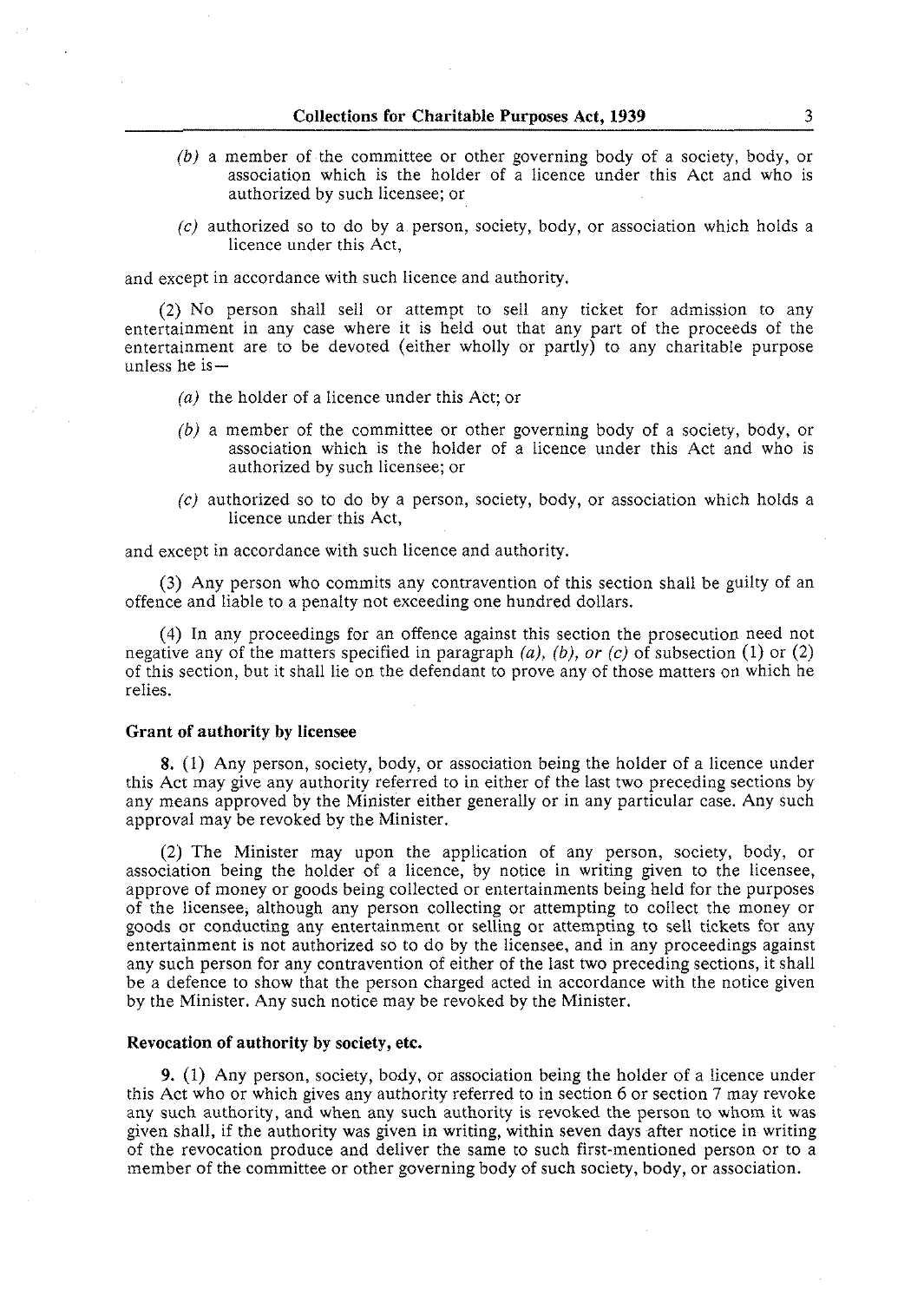(2) Any such person to whom such authority is given who fails to produce or deliver such authority as aforesaid shall be guilty of an offence and liable to a penalty not exceeding one hundred dollars.

#### **Application for licence**

÷

11. (1) An application for a licence under this Act shall be made to the Minister.

(2) In considering any application for a licence the Minister, in addition to taking into account any other matters that he thinks fit, shall consider whether, having regard to the objects of the applicant, those objects would be more effectively or economically carried out by any other person, society, body, or association being the holder of or an applicant for a licence under this Act.

**(3)** The Minister may, in his discretion, grant or refuse a licence to any applicant and shall not be liable to any proceedings whatsoever as a consequence of any refusal. (

#### **Conditions of licence, etc.**

**12.** (1) A licence under this Act may authorize collections to be made, money to be obtained, or entertainments to be conducted, for such period or for such occasions as the Minister thinks fit, or may authorize collections to be made, money to be obtained, or entertainments to be conducted, during such time as the licence remains unrevoked.

(2) A licence may be issued subject to any condition fixed by the Minister limiting the proportion of the proceeds of collections and entertainments which may be applied as remuneration to collectors or other persons concerned in the collections or entertainments and may be issued subject to any other conditions of any kind fixed by the Minister.

(3) A licence may at any time be revoked by the Minister as an administrative act.

(4) The Minister may exercise his power to revoke a licence on any of the following grounds:

- (a) that donations (whether of money or goods) received for charitable purposes by the licensee have been mismanaged or misapplied;
- *lb)* that excessive commission or remuneration has been, or is to be, paid to any person in respect of the collection of donations in pursuance of the licence out of the proceeds of the collection, or that the proportion of those proceeds that is, or is to be, applied towards charitable purposes is for any other reason inadequate; (
- or
- (c) that any other circumstances exist that justify, in the opinion of the Minister, revocation of the licence.

 $\ast$ 

# **Licences to be issued gratis**  $\left(\frac{1}{2}\right)^{1/2}$

**14.** No fee shall be charged for any licence under this Act.

#### **Statements to be furnished by licensees**

15. (1) Every person, society, body, or association to whom or to which a licence is issued under this Act who or which collects or receives any money or goods for any charitable purpose shall at the time or times (if any) fixed in the licence and also at any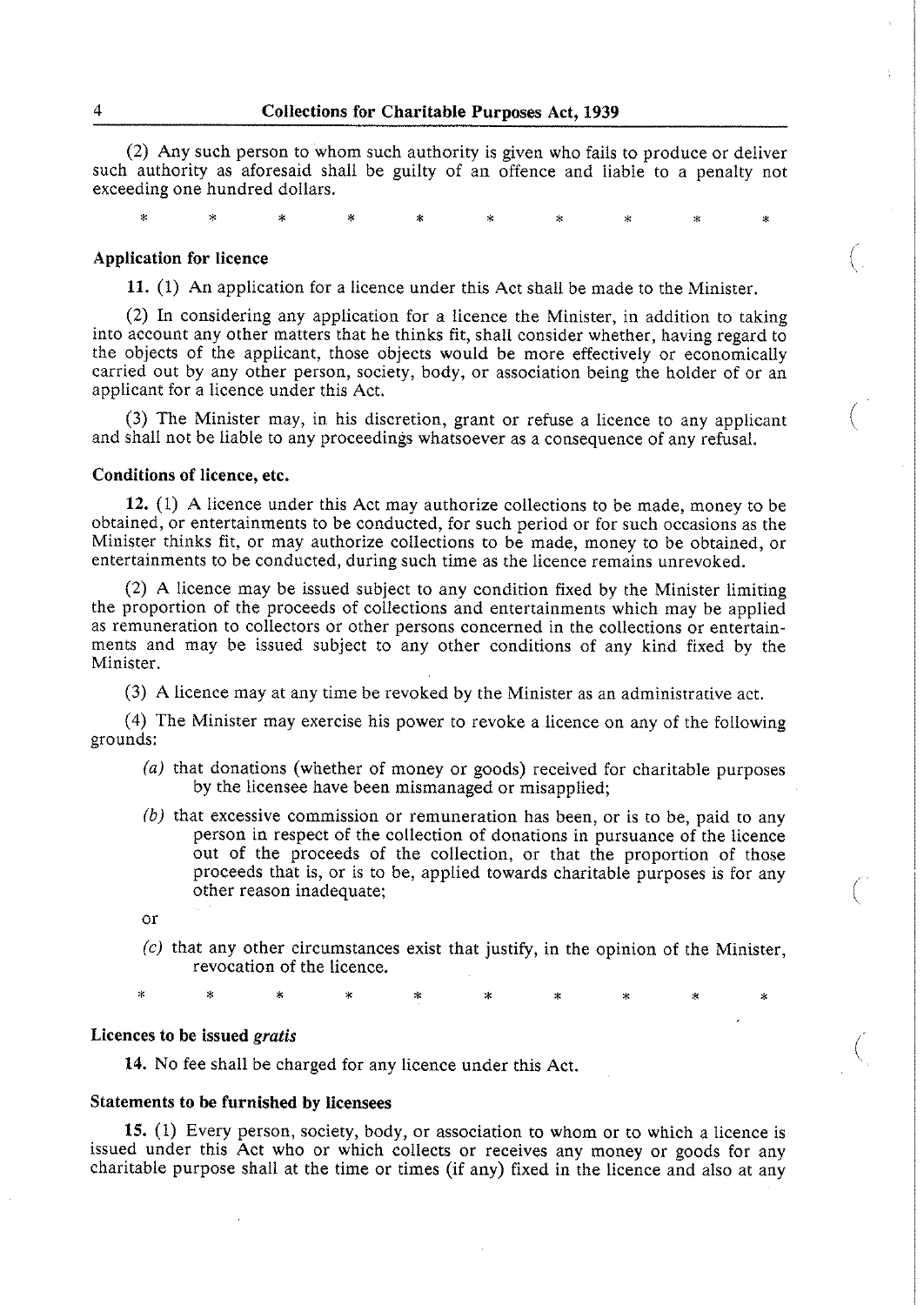other time when required by the Minister, submit to the Minister a statement setting out the money and goods so collected or received and the manner in which the same have been dealt with. The statement shall be certified as correct by statutory declaration made by such person or by the chairman and the secretary or treasurer of the society, body, or association.

(2) The accounts of all persons, societies, bodies, or associations to whom or to which licences are issued under this Act shall, if the Minister so requires, be audited by a person appointed by the Minister.

(3) Every person, society, body, or association who or which contravenes or fails to comply with the provisions of this section shall be guilty of an offence and liable to a penalty not exceeding one hundred dollars.

(4) When any society, body, or association is liable to any such penalty every member of the committee or governing body thereof or (if there is no committee or governing body thereof) every member of the society, body, or association shall be severally liable to the penalty unless he proves that the offence was committed without his knowledge or without his consent.

(5) The Minister may, from time to time, by notice in writing declare that this section shall not apply to any person, society, body, or association specified in the notice and may, by writing, revoke any such notice. During the time any such notice is unrevoked, this section shall not apply to the person, society, body, or association to which the notice relates.

#### *Transfers of moneys*

**16.** (1) If the Governor is satisfied that any moneys or securities for moneys held for any charitable purpose by or on behalf of any person, society, body or association to whom or to which a licence is or has been issued under this Act, are not or will not be required for that purpose, the Governor may, by proclamation, declare that the whole or any part of such moneys and securities shall be $-$ 

- *(a)* applied by such person, society, body or association to any other purpose; or
- *(b)* be vested in and transferred to the Minister to be applied to any purpose.

(2) Any such proclamation shall have the force of law, and payments and transfers shall be made to carry out the directions of the Governor thereby made.

(3) A proclamation shall not be made under this section until a resolution has been passed by both Houses of Parliament approving of the making of the proclamation.

#### *Vesting of funds* **in** *Minister*

**17.** (1) The Governor may, by proclamation, vest in the Minister the moneys and securities for moneys held for any charitable purpose by or on behalf of any person, society, body, or association to whom or to which a licence is or has been issued under this Act, on being satisfied-

- *(a)* that a majority of at least three-fourths in number of the persons who are trustees or who have the control of the moneys or securities for money have consented thereto; or
- *(b)* there has been maladministration of the moneys or securities.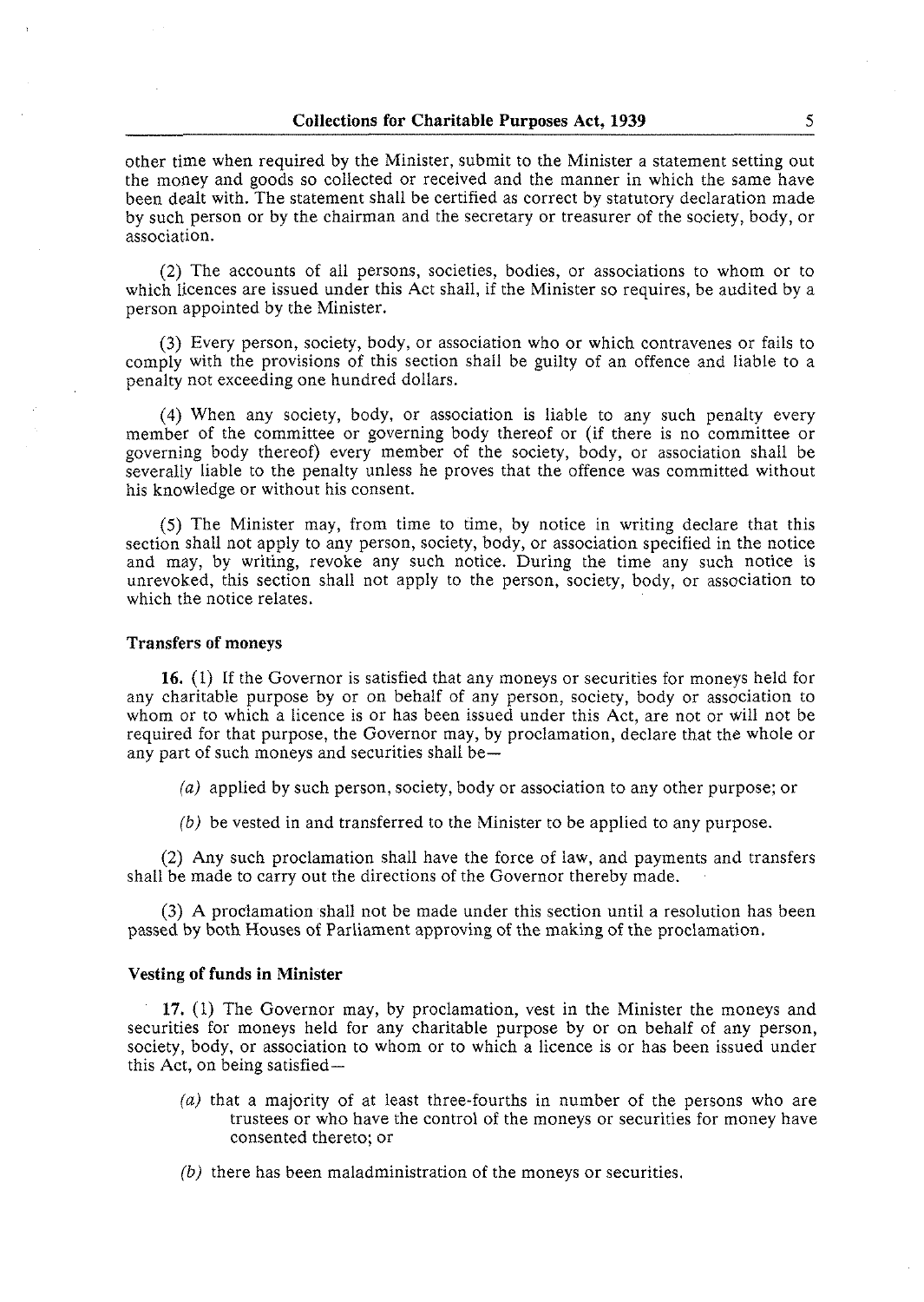(2) The moneys and securities vested in the Minister by a proclamation made under this section shall be held upon the trusts upon which they were held prior to being vested in the Minister: Provided that the Governor may by proclamation vary the trusts and authorize the Minister to apply the said moneys and securities or any part thereof to such charitable purposes as he may direct.

**(3)** Any such proclamation shall have the force of law, and payments and transfers shall be made to carry out the directions of the Governor thereby made. (

(4) The receipt of the Minister shall be a sufficient discharge to the said persons as to moneys and securities paid and transferred, and the said persons shall not thereafter be liable or accountable therefor, or be bound to see to the application, distribution, or appropriation thereof.

#### **Summary disposal of proceedings** /

**18.** Proceedings for offences against this Act shall be disposed of summarily.

#### **Proceedings for offences**

**19.** (1) No prosecution for an offence against this Act shall be instituted without the approval in writing of the Minister.

(2) Unless proof to the contrary is given, any document purporting to be signed by the Minister and to be an approval by the Minister under subsection (1) shall, without any further proof or proof of the signature of the Minister, be sufficient proof before any court of the giving of the approval.

#### **Regulations**

**20.** The Governor may make any regulations necessary or convenient for giving effect to this Act, and may by any regulation impose penalties not exceeding twenty dollars for the breach of any regulations.

#### **Saving provision**

**21.** The provisions of this Act are in addition to and not in substitution for any other provisions by or under which collections of money are controlled.